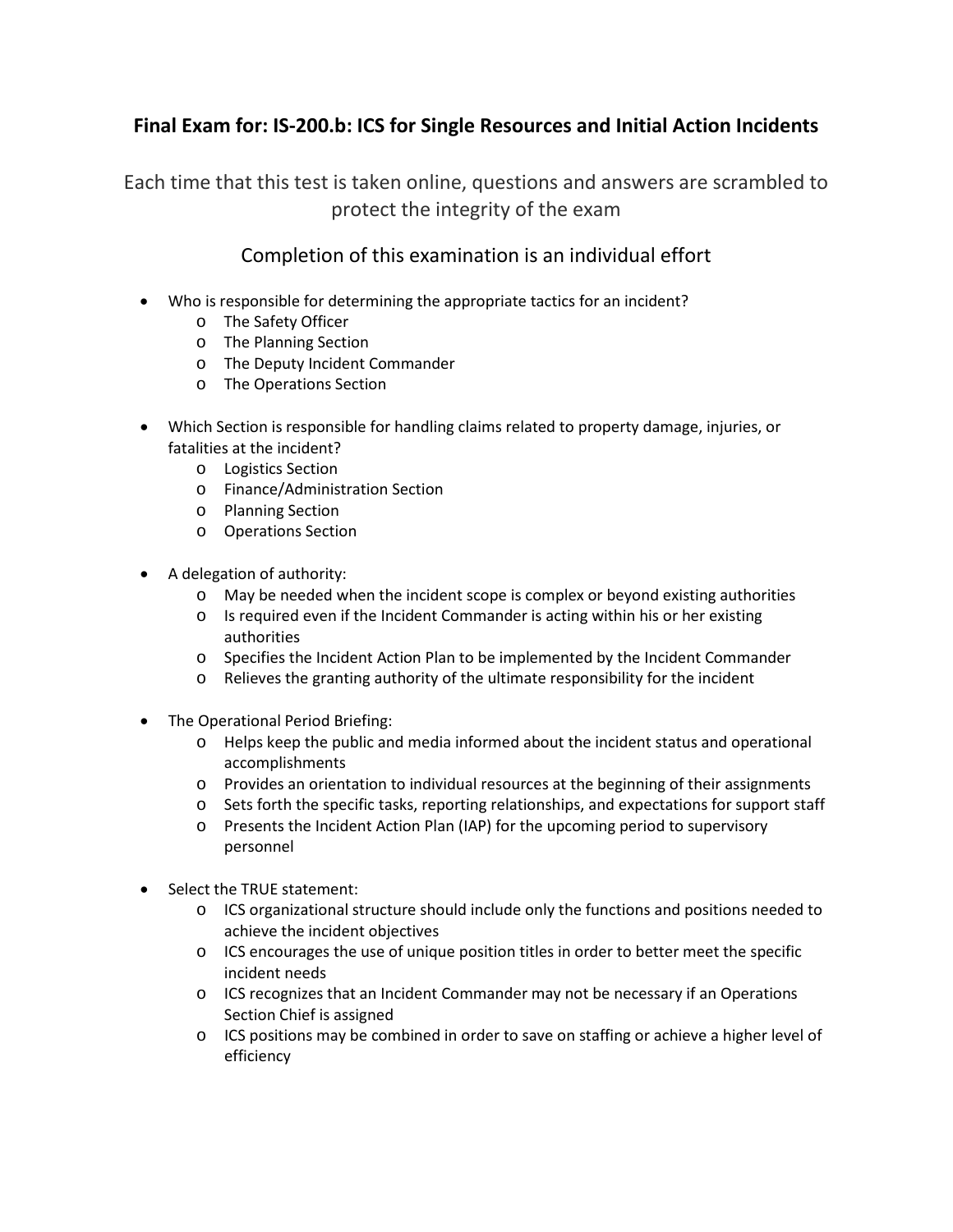- Select the TRUE statement:
	- o When a new Incident Commander assumes command, the outgoing Incident Commander should be demobilized to avoid confusion
	- $\circ$  A lower ranking but more qualified person may not be designated as the Incident Commander
	- o Transfer of command procedures are implemented at the Emergency Operations Center before the Incident Commander arrives at the scene
	- $\circ$  Upon arriving at an incident the higher ranking person will either assume command, maintain command as is, or reassign command to a third party
- The information and intelligence function may be organized in one of the following ways: Within the Command Staff, as a unit within the Planning Section, as a Branch Within the Operations Section or
	- o At a separate Incident Command Post
	- o As a separate General Staff Section
	- o Outside the command structure for security reasons
	- o Under the Communications Unit within Logistics
- Which is the top priority within the ICS common leadership responsibilities?
	- o Establishing agency policies for future incidents
	- o Enhancing partnerships with Agency Representatives
	- o Ensuring safe work practices
	- o Encouraging creativity and risk taking
- When command is transferred, then all personnel with a need to know should be told:
	- o The qualifications of the incoming Incident Commander
	- o The effective time and date of the transfer
	- o The Incident Commander's cell phone number
	- o The limits of the Incident Commander's scope of authority
- Who generally facilitates the Operational Period Briefing?
	- o Public Information Officer
	- o Logistics Section Chief
	- o Planning Section Chief
	- o Operations Section Chief
- Select the TRUE statement:
	- o Informal communication is prohibited within the Incident Command System
	- o Formal communication is used in reporting progress of assigned tasks
	- o Informal communication is the preferred method for communicating resource needs
	- o Formal communication requires the use of written reports to document all interactions
- Resources within the Staging Areas:
	- o Are managed by the Logistics Section
	- o Include out-of-service resources that are being made ready for deployment
	- o Include those being made ready for demobilization and return to their jurisdictions
	- o Are awaiting operational assignment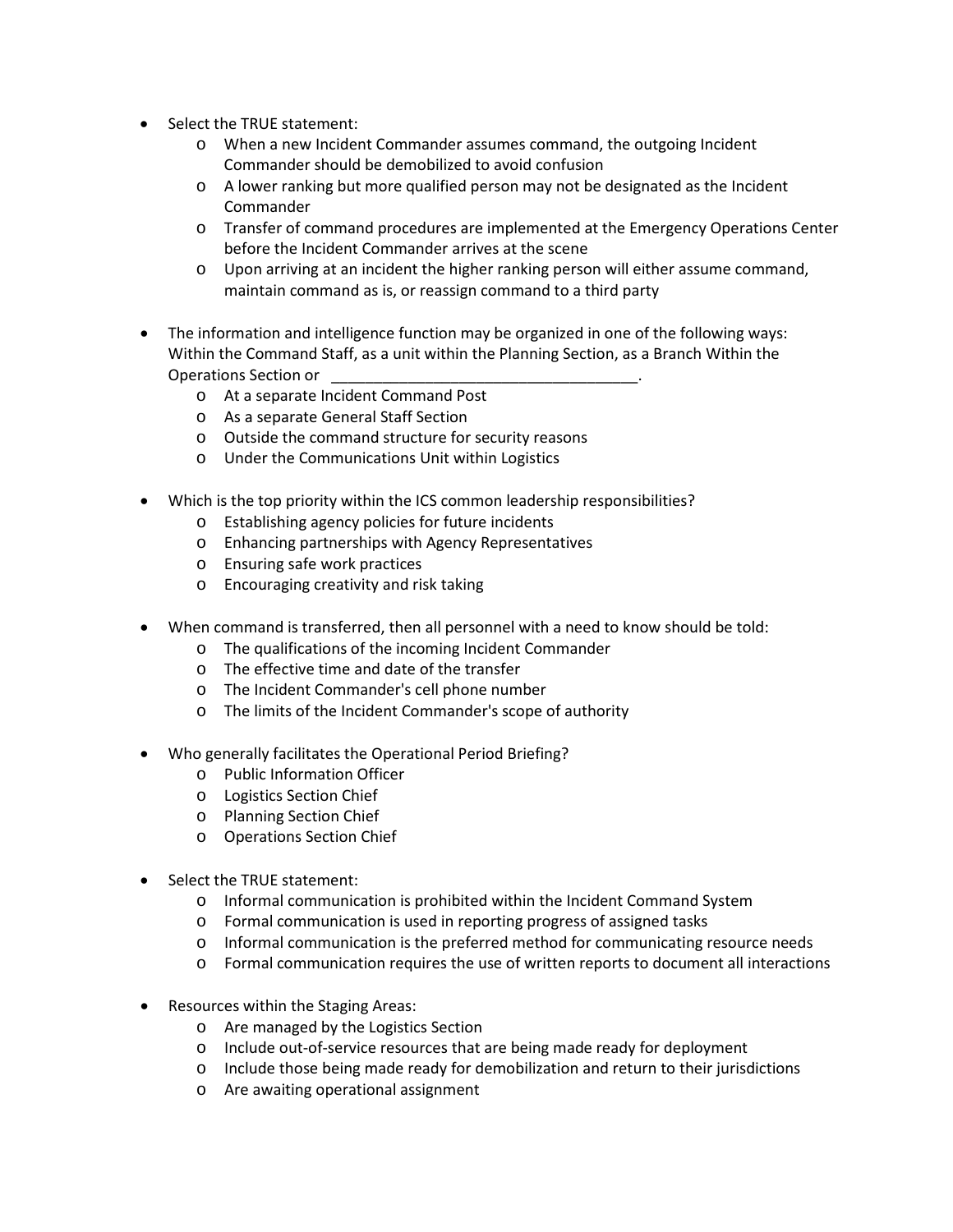- Branches within the ICS organization can be established:
	- o Along agency jurisdictional lines
	- o Within Groups to organize resources
	- o Under the supervision of a Leader
	- o Geographically or functionally
- Chris Smith is the Situation Unit Leader. No Planning Section Chief is assigned. Who does Chris Smith report to?
	- o Operations Section Chief
	- o No Direct Supervisor
	- o Incident Commander
	- o Public Information Officer
- Representatives from Assisting or Cooperating Agencies and Organizations coordinate through:
	- o Liaison Officer
	- o Public Information Officer
	- o Logistics Section Chief
	- o Operations Section Chief
- Typing resources allows managers to make better resource ordering decisions by:
	- o Describing the size, capability, and staffing qualifications of a specific resource
	- o Linking resources needed to execute typical response and recovery activities
	- o Providing detailed information about the best sources for procuring a needed resource
	- o Indicating how the resource can be used when deployed at the incident site
- These levels of the ICS organization may have Deputy positions:
	- Branch
	- Incident Commander
	- And \_\_\_\_\_\_\_\_\_\_\_\_\_
		- o Staging Area
		- o Division
		- o Section
		- o Group
- An individual assuming the role of the Deputy Incident Commander must:
	- o Be a representative of the jurisdiction at the incident
	- o Have prior experience predicting workloads and potential staffing needs
	- o Be equally capable of assuming the Incident Commander role
	- o Have served as a Branch Director within the current organization
- ICS Form 201:
	- o Is completed by the Safety Officer in order to address safety concerns and identify mitigation measures
	- o Contains status information for briefing the incoming Incident Commander or team, or other resources
	- o Lists all resources and organization assignments for the upcoming operations period
	- o Allows a Single Resource Boss to track major activities during each operational period